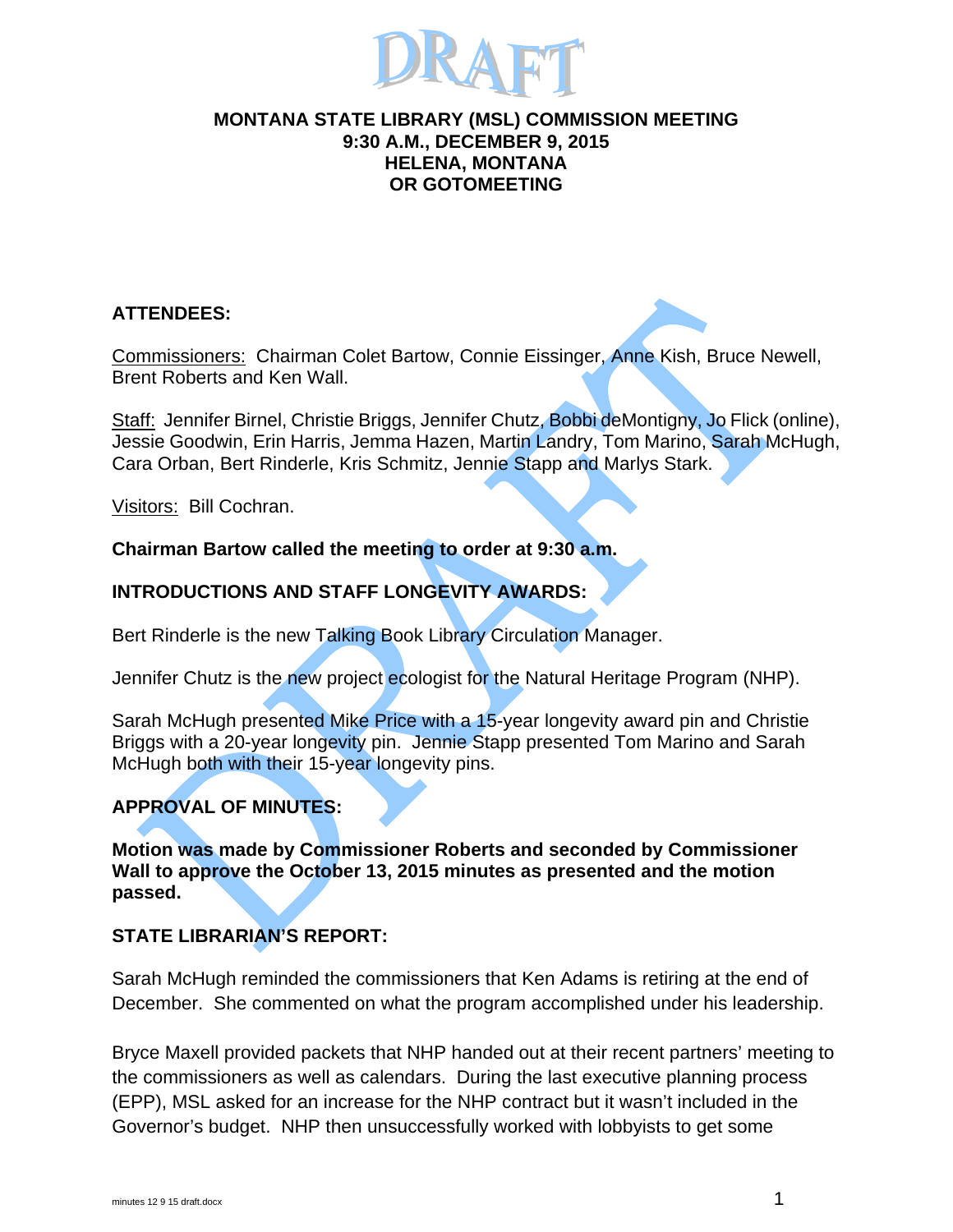

funding. The NHP partners expressed how highly regarded the Heritage and NRIS services are and it was expressed that funding desperately needs to be found for such a valuable service. There were a lot of training requests as well as requests to have better access to information.

The reorganization budget is completed. Sara Groves will work on branding. Training will be important and user services will redevelop the request tracker tool. Stu Kirkpatrick retired in October. The position might be filled in early April with the recruiting process begin after the first of the year.

The MSL website update went smoother than anticipated so has gone live. MSL worked with the design, Edge Marketing to plan the updated site. The web leads all worked very hard, especially Tom Marino and Stacy Bruhn.

Jennie Stapp has a seat on the new state 911 advisory council that disbanded previously but has been reformed under a new governor's executive order. Next gen 911 is GIS based and so local governments will have to have the data to support the infrastructure. The council will meet monthly. A 911 legislative interim study is also underway. Staff are participating on a work group to support that study.

MSL is looking at opportunities for broadband contracts and will consider broadband in the upcoming EPP. A school broadband program is underway that calls for \$3 per MB per second connectivity, which may not be realistic. That figure assumes infrastructure is already in place. The Mainstreet Montana Innovation and Technology Key Industry Network will share their recommendations with the Governor's office and those should be available to review by February.

In regards to some of the numerous reports MSL produced, information from the June work program reports will move into the annual report. MSL is in the middle of the Institute of Museum and Library Services (IMLS) reporting period with the goal of aligning Library Services Technology Act (LSTA) funded projects with specific IMLS priorities. IMLS wants consistent reporting across all states rather than the free style reporting that was previously done. Because of delays due to the new reporting system, the reporting deadline has extended into January. Cara thinks the resulting hard data availability will be beneficial. MSL will be moving into the five year planning process using these reports. Last year MSL had reported certain activities using the Statewide Library Resources web-based mapping tool which will be retired as MSL looks into other options.

Legislators auditors have been here and will be back for another three weeks in January. They appear to be focusing on the Montana Land Information Act funds.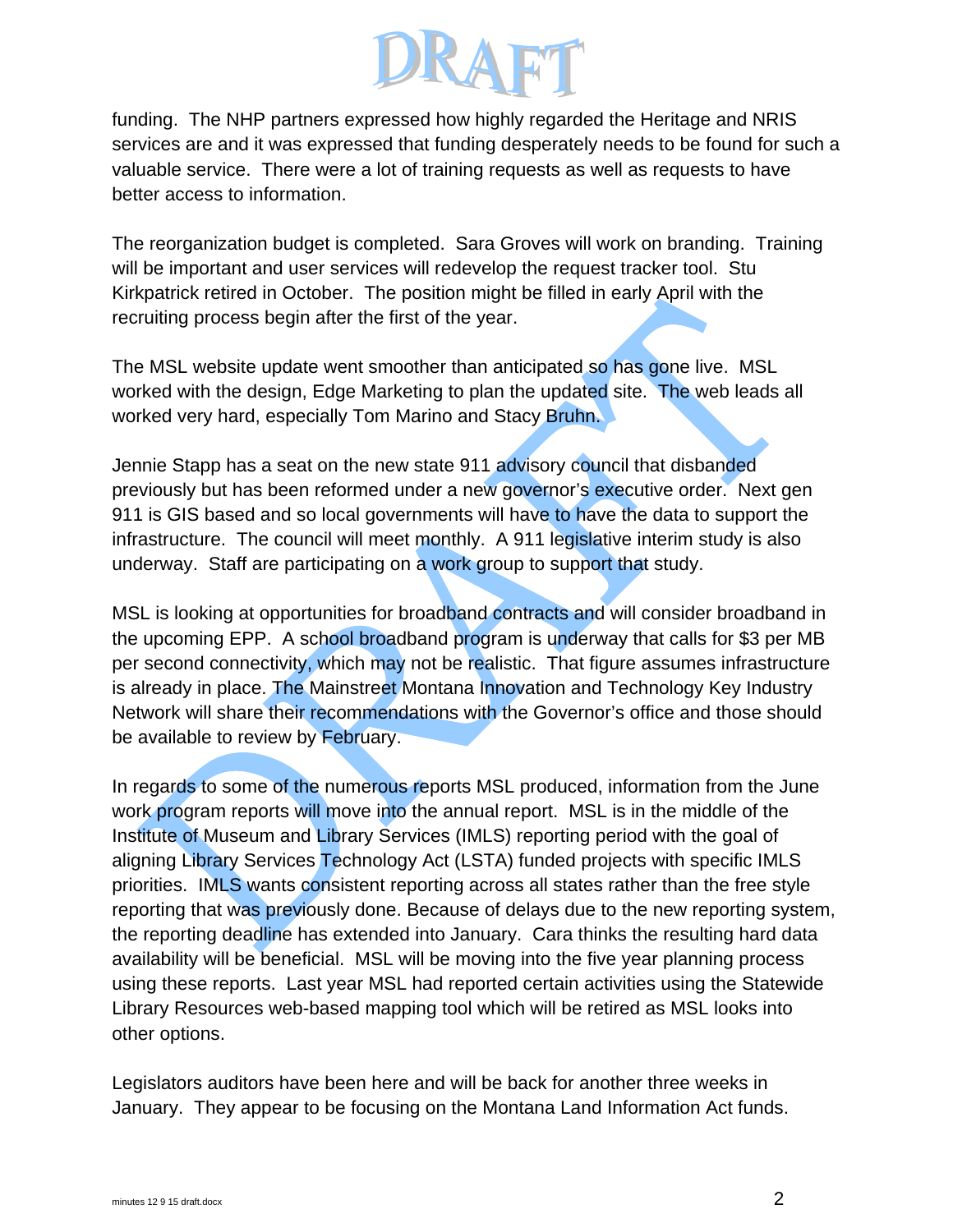

MSL should receive the 2017 EPP instructions in January about how the agency will conduct the process and what request parameters there are.

Due to personal reasons, for the next month or two several of the management team will be out at the same time.

# **STATE LIBRARY ADMINISTRATIVE RULES UPDATE:**

MSL received no comments for the published rules amendment and so the commission can vote to adopt the amendments as published today.

## **Motion by Commissioner Roberts and seconded by Commissioner Eissinger to adopt the rules amendment and the motion passed.**

# **NETWORK ADVISORY COUNCIL (NAC) REPORT:**

The NAC recommendation for the current unassigned balance of FY'15 LSTA is for additional trustee trainings and webinars from Sage Solutions. The commission will review this budget again after the March NAC meeting and that will be the final approval.

**Motion by Commissioner Newell and seconded by Commissioner Wall to put \$3,000 to trustee training as recommended and any other unexpended funding towards other trustee training and the motion passed.**

# **FY '16/'17 MONTANA LAND PLAN APPROVAL**:

The land plan committee of Cathy Maynard, Annette Cabrera, Leslie Zolman and Dawn Anderson helped Jennie and Evan prepare the draft. The council reviewed and approved the plan with a few changes in structure. Priorities focused on land information with emphasis on NG 911 data, the Montana hydrography dataset, and land cover and wetlands. The plan recommends an additional \$25,000 for grants this year and further recommends that any further increases in the Montana Land Information Account be made available for grants as well.

The council feels like they are constantly in a reporting cycle with plans and reports that blend into other plans and reports. They are considering moving to a bi-annual plan and reporting period. In order to comply with statute, the council must approve the plan annually but they can write it every other year.

The council is considering requesting funding through the EPP for dedicated funding for grants.

#### **Motion by Commissioner Roberts and seconded by Commissioner Kish to approve the land plan as presented and the motion passed.**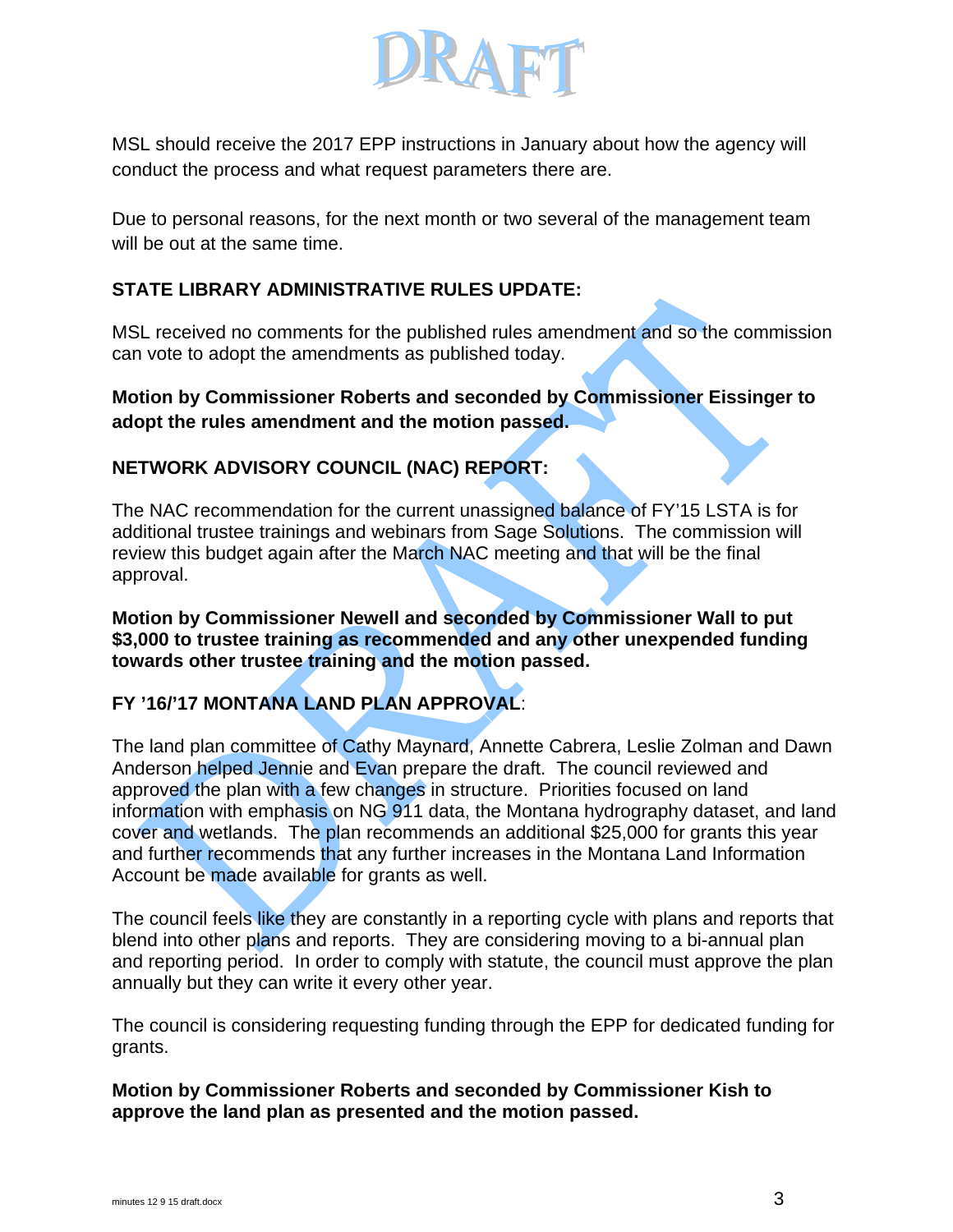

# **READY2READ TEXTING PROGRAM TRUST REQUEST:**

MSL has not used the \$5,000 donation for early learning received from Governor and Mrs. Bullock. All the marketing materials produced for the texting program are gone so this request is for additional materials with the funding coming from the Trust.

**Motion by Commissioner Newell and seconded by Commissioner Wall to approve the trust expenditure as requested and the motion passed.** 

## **LIBRARY DEVELOPMENT STUDY TASK FORCE RECOMMENDATIONS:**

Bill Cochran, chair of the task force, was present to discuss the draft recommendations with the commission. The commission requested that the task force attempt to prioritize their list of recommendations.

#### **Recess at 12:40 for lunch, reconvene at 1:03.**

# **TALKING BOOK LIBRARY (TBL) RECORDING BOOTH ADDITION:**

The current recording booth is in full use and the demand is higher than the current setup can meet. A National Library Service (NLS) audio specialist toured the library and made recommendations for a new booth including location and vendors. Department of Administration General Services would have to work with the contractors to perform the work. It will be at least a full year from the beginning of the request for proposals (RFP) through the end of testing. The funding will come from the donation from the Montana Federation of Womens' Clubs that targeted recording with the remainder of the funding coming from the Trust. TBL will also apply for a SPARKS grant from IMLS.

## **THE MONTANA MEMORY PROJECT & THE DIGITAL PUBLIC LIBRARY OF AMERICA PRESENTATION:**

Montana Memory Project (MMP) has had great growth this year. They currently have 106 published collections from 45 contributing institutions. They are exploring becoming a service hub to the Digital Public Library of America instead of paying the fees to go through Mountain West Digital Library (MWDL). Membership to the MWDL is due in July so they hope to have an answer by then.

## **ACADEMIC CONSORTIUM:**

The new name of the consortium is TRAILS, which stands for Treasure State Academic Information & Library Services. A memo of understanding (MOU) for members is in its sixth draft and being reviewed. The MOU outlines the governance of the consortium. The general council includes an ex officio representative appointed by the state librarian. They have done an RFP for a statewide ILS and presentations will be next week.